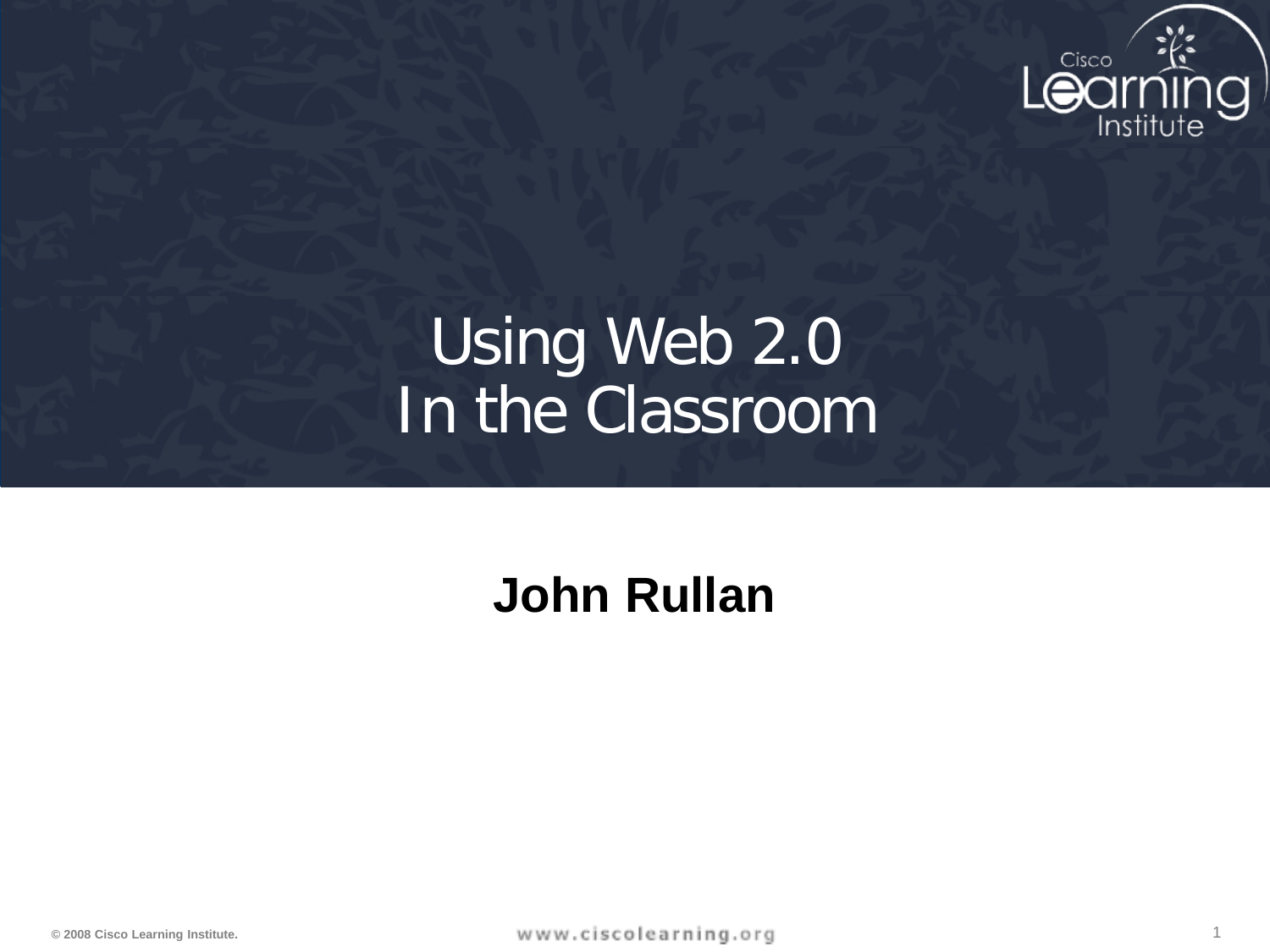

- Web 2.0 encapsulates the idea of the proliferation of interconnectivity and interactivity of web-delivered content.
- Web 2.0 has been described as the way that people embrace the strengths of the web and use it as a platform for interaction.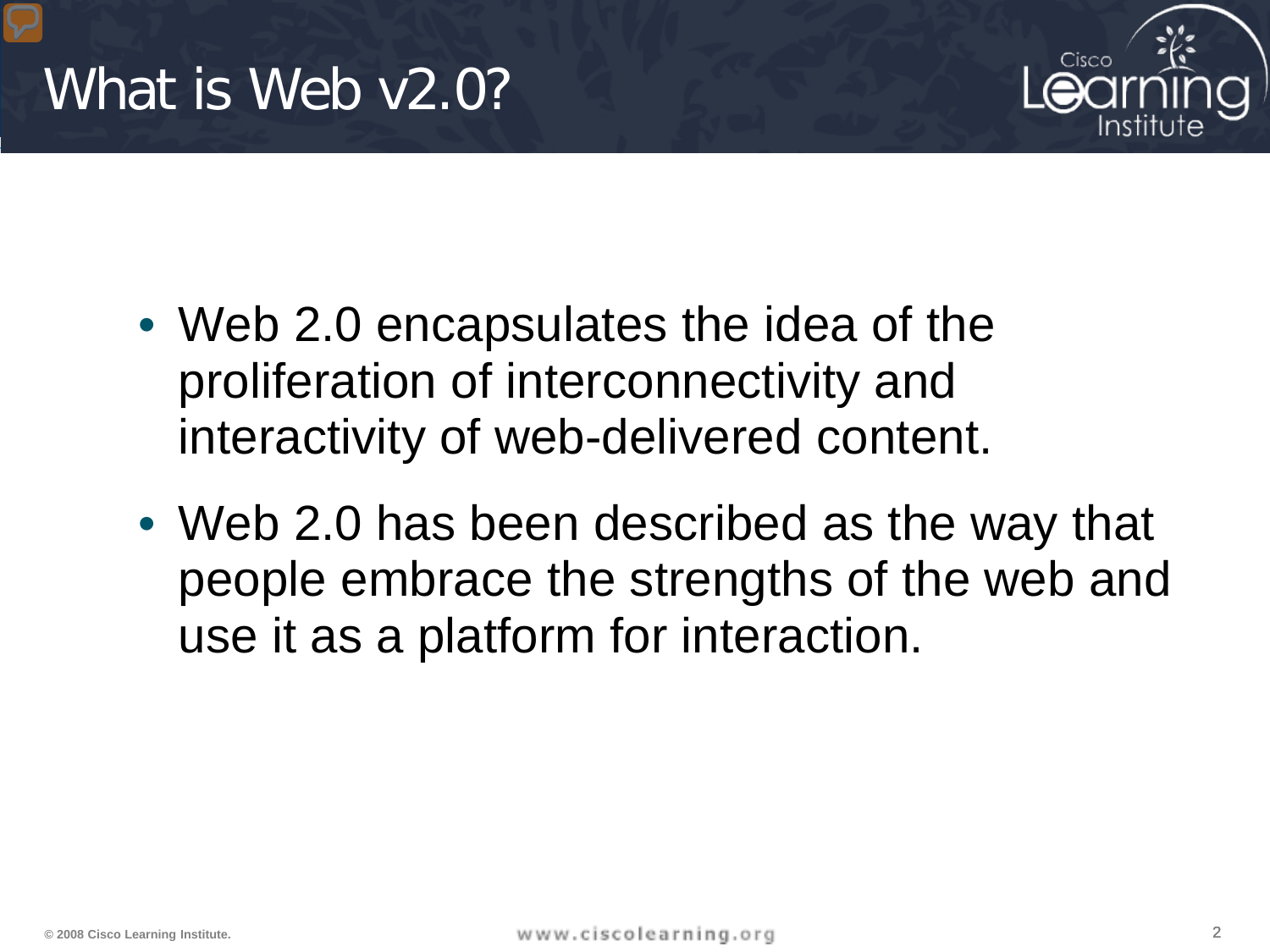# How can I use Web 2.0?







- Collaboration exercises
- **Projects**
- Design exercises
- Problem solving
- **Tutoring**
- Presentations
- Games
- **Competitions**
- **Assessment**
- Certification exam preparation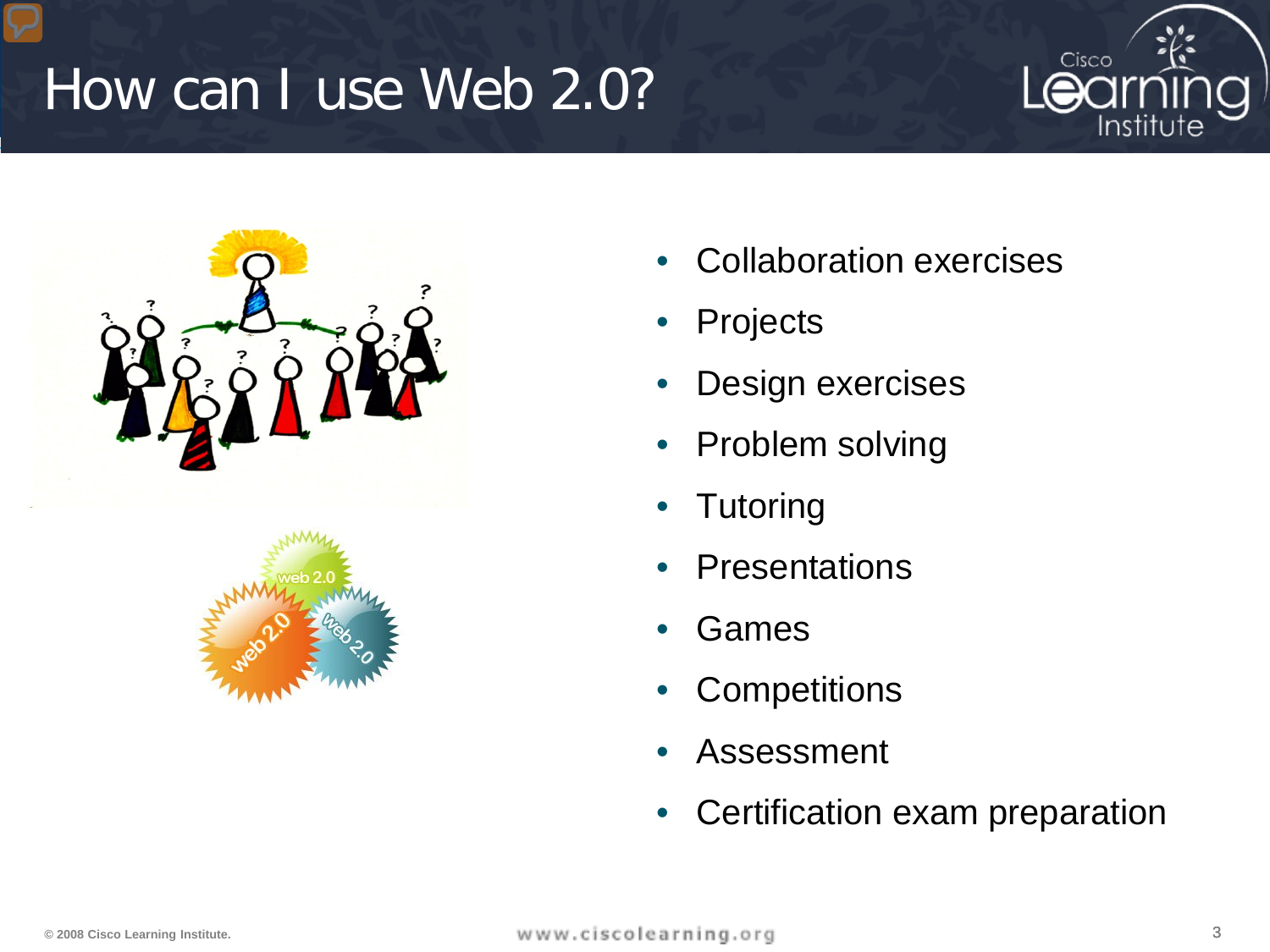# Finding Web 2.0 Applications?



#### www.go2web20.net

| net<br>WEB APPLICATIONS INDEX               | <b>BLOG</b><br><b>MEMBERS</b><br><b>DIRECTORY</b>                   | <b>CLASSIC GO2WEB20</b>                                                  |
|---------------------------------------------|---------------------------------------------------------------------|--------------------------------------------------------------------------|
|                                             | <b>FIND APPS</b><br>Install Browser Search<br>Clear Search          | Hide tags                                                                |
| Web 2.0 Tools and Applications              | $(\equiv / \text{III})$<br>2 3 4  60                                | Here's a tag to start with<br><b>MOST-POPULAR</b>                        |
| typingweb<br>Cliqset<br>moogo               | <b>M</b> canto<br><b>MyDataNest</b><br>wibiya<br>yasssu.com         | PHOTO<br><b>MUSIC</b><br><b>VIDEO</b>                                    |
| wimwire<br><b>Th</b> <i>mer</i>             | Mixero<br><b><i><u>emyfax</u></i></b><br><b>TOPSY</b><br>Raylit     | <b>E-LEARNING</b><br><b>GAME</b><br><b>COLLABORATION</b>                 |
| towist<br>Feel'in the buzz                  | EweelPhoto<br>watchdox<br><b>O</b> Blyper<br><b>Kei</b>             | <b>DESIGN</b><br>æ<br><b>TWITTER</b><br><b>BLOGGING</b><br><b>TRAVEL</b> |
| twitvid.io<br><b>afamicity</b><br>Gwilpeper | GEKKO<br>moreganize<br><b>DomainTyper</b><br>mailbeans              | <b>MOBILE</b><br><b>WIDGET</b><br><b>COMMUNITY</b>                       |
| Virtual Office<br>marrows<br>Tweepler       | twubs<br>WolframAlpha<br><b>II</b> anageME<br>twitster              | D<br><b>FUN</b><br><b>BUSINESS</b><br><b>MONEY</b><br><b>STORAGE</b>     |
| Librospot<br>TRUZ<br>creately               | <b>Altahuko Amafikk</b><br>printfriendly<br>swapp<br><b>CROLOR®</b> | <b>MANAGEMENT</b><br><b>SEARCH</b><br><b>COMMUNICATION</b>               |
| <b>2BAR</b><br><b>E</b> snipi<br>task fm    | @ charts.fm<br><b>Otutti</b>                                        | <b>ISRAEL</b><br>Show all tags                                           |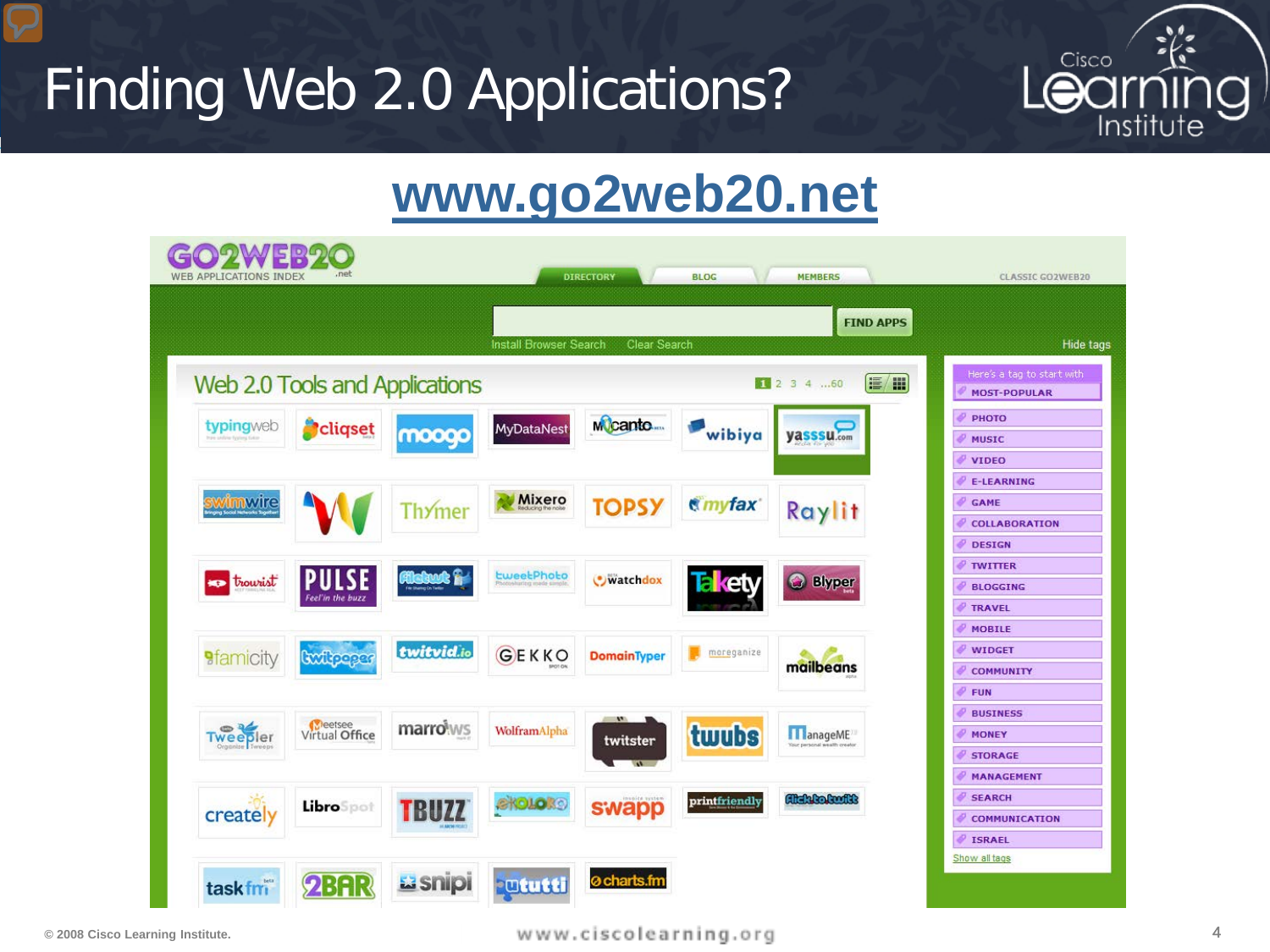# Cool Sites and Tools



# **Nabble**

- Free forum (not a blog)
- Easy to create
- Can be embedded in your website
- Students can post and answer questions on your website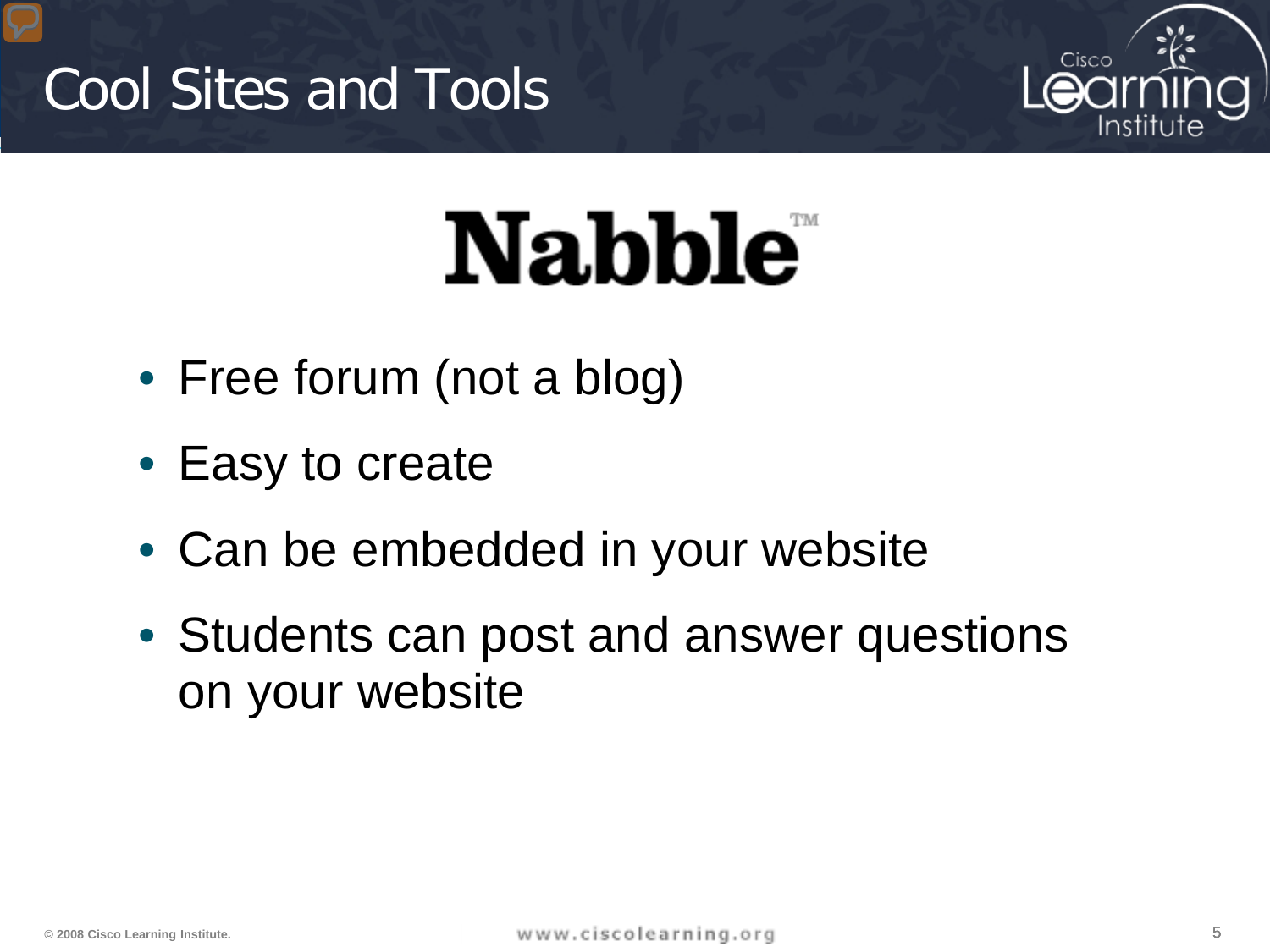# Cool Sites and Tools





- Embeddable calendar for your website
- Keeps your classes organized and scheduled
- Students will always be informed of upcoming events, when
- projects, assignments, and homework are due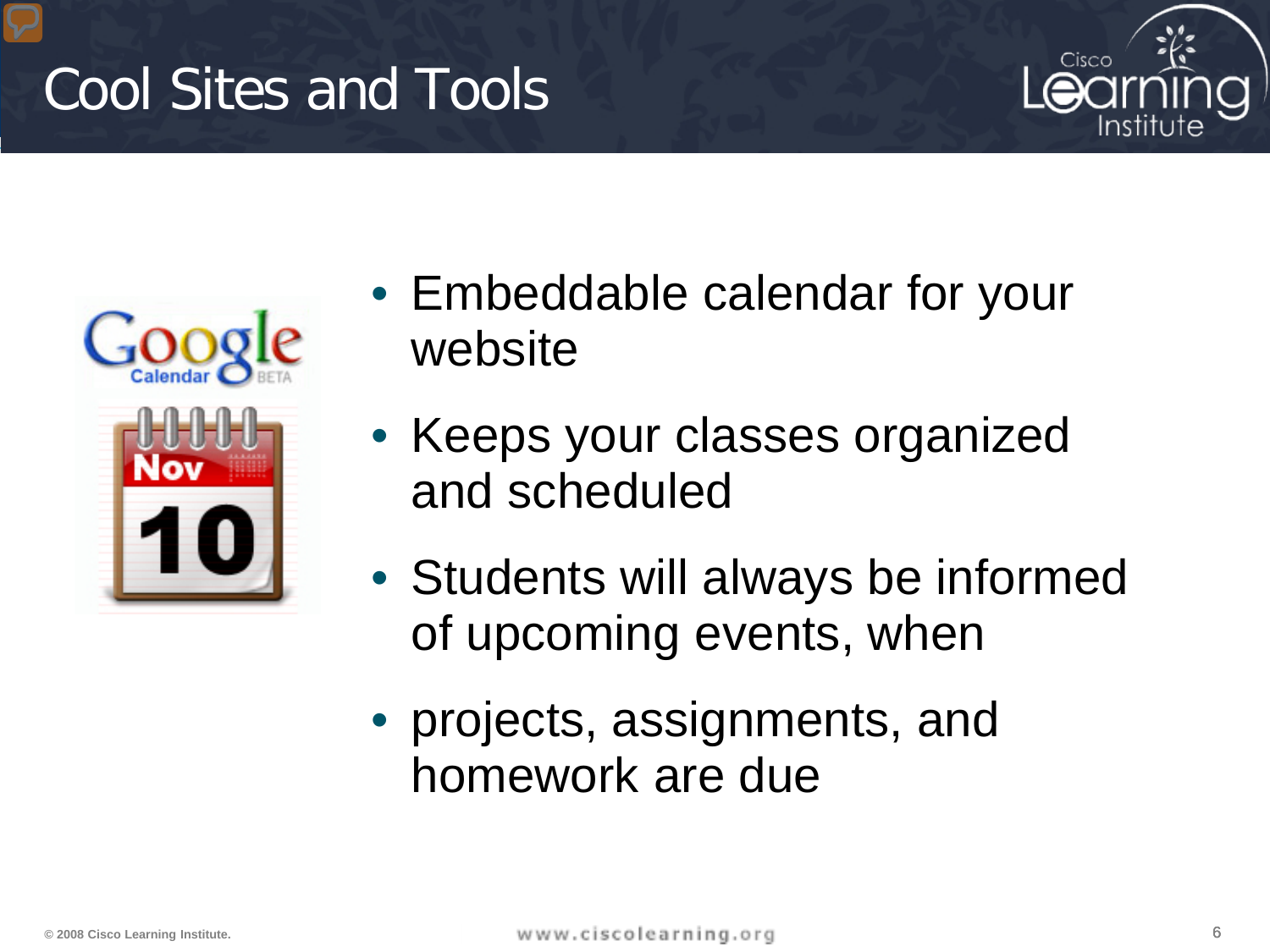



- Video chat client
- Tokbox allows you to invite students for a full audio and video chat
- Allows online tutoring with voice and video
- Tokbox also includes a built in instant messenger, which is used when you do not want to interrupt the current presenter.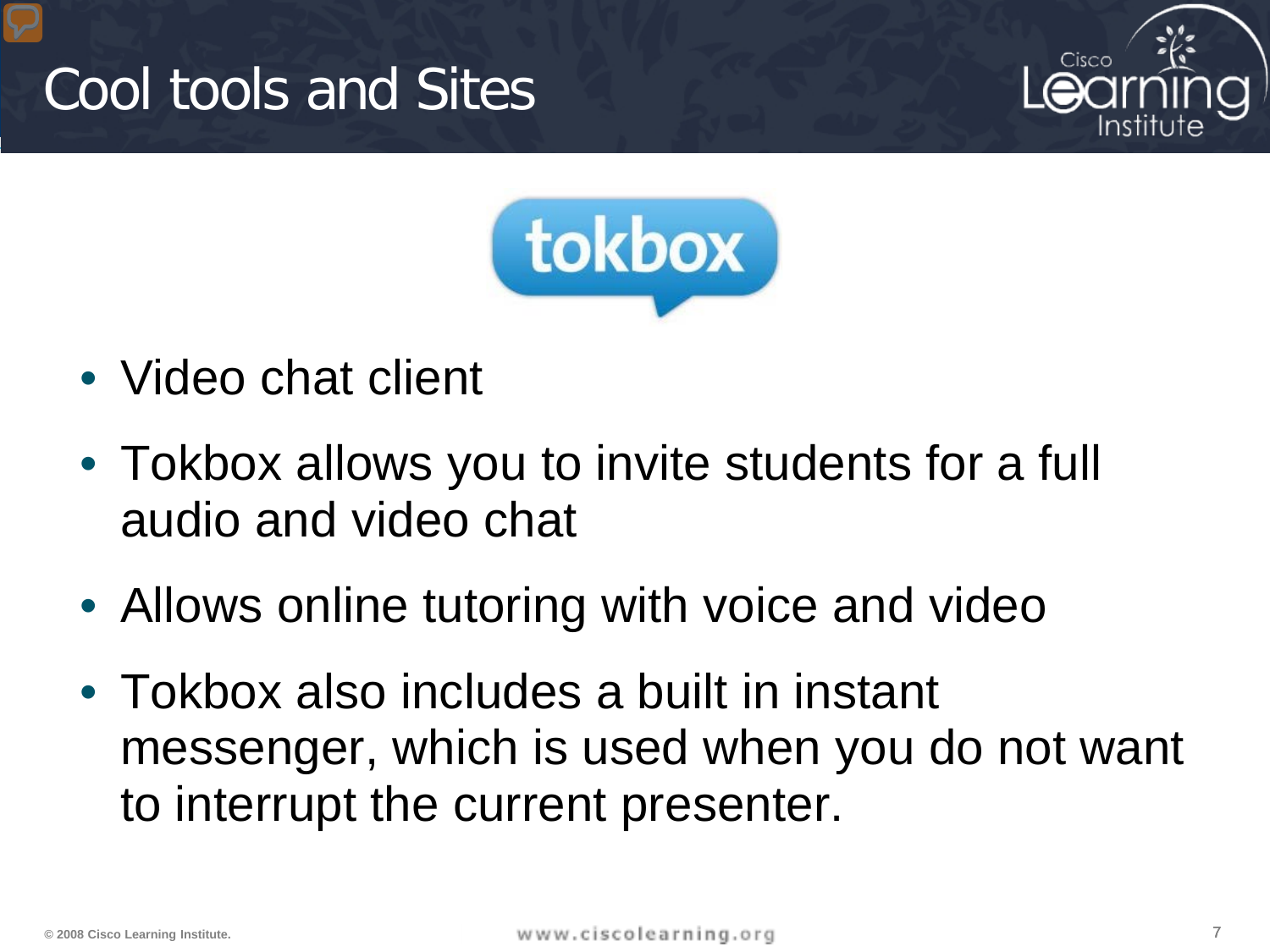





- Online interactive whiteboard
- Allows simultaneous interaction with the students and the instructor.
- Scribblar rooms are easy to create and implement into your website or blog.
- Scribblar has no user limit
- Includes a chat box with user list and an audio interface for voice chat.
- Great for math problems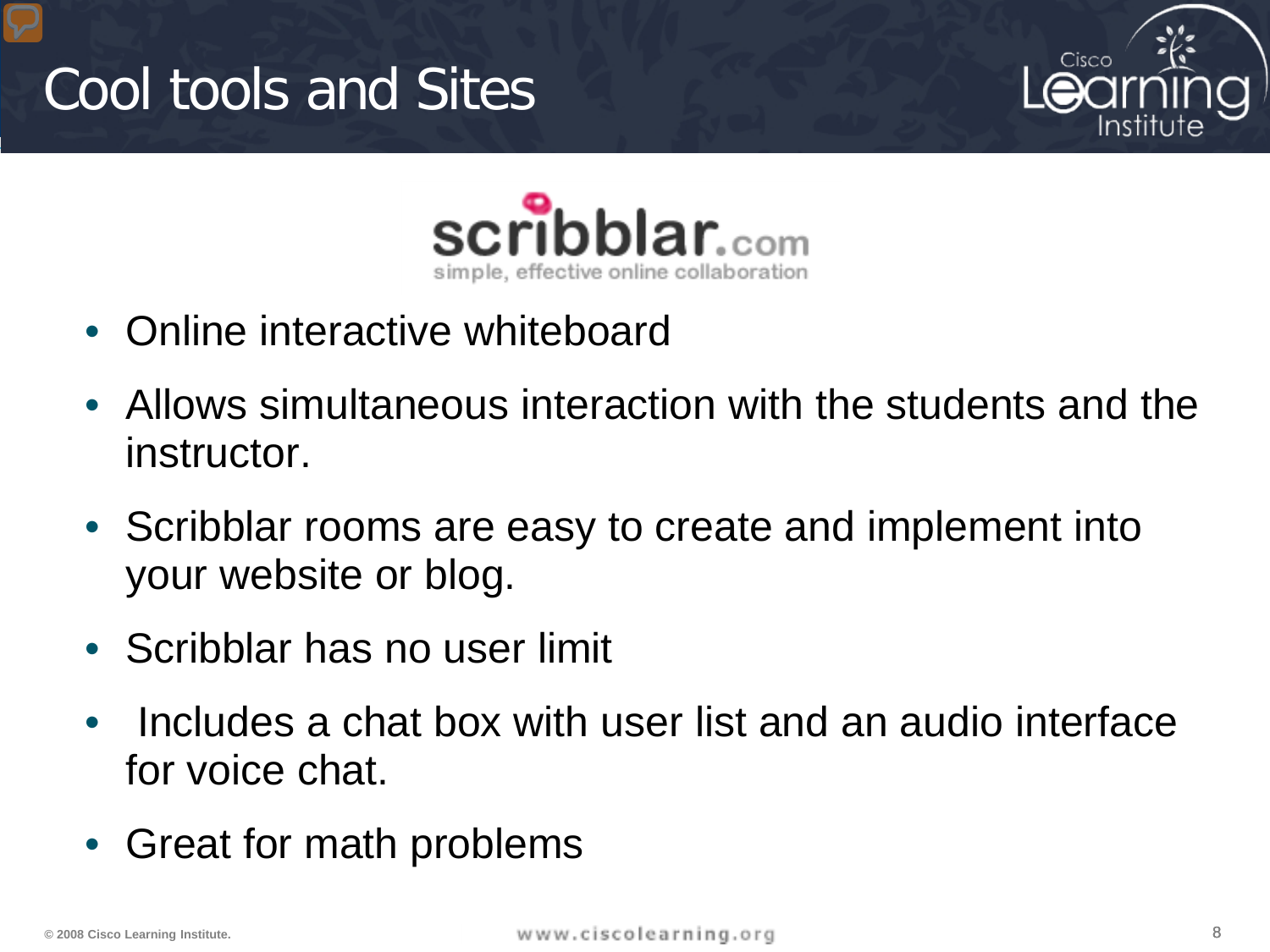



- A free desktop sharing application
- Online tutoring with remote access support
- With TeamViewer you can share applications with multiple users simultaneously.
- This allows for a more collaborative approach to learning.
- Using TeamViewer we are able to share a single Packet Tracer lab, where each student can configure
- You do not have to pass the ball (control).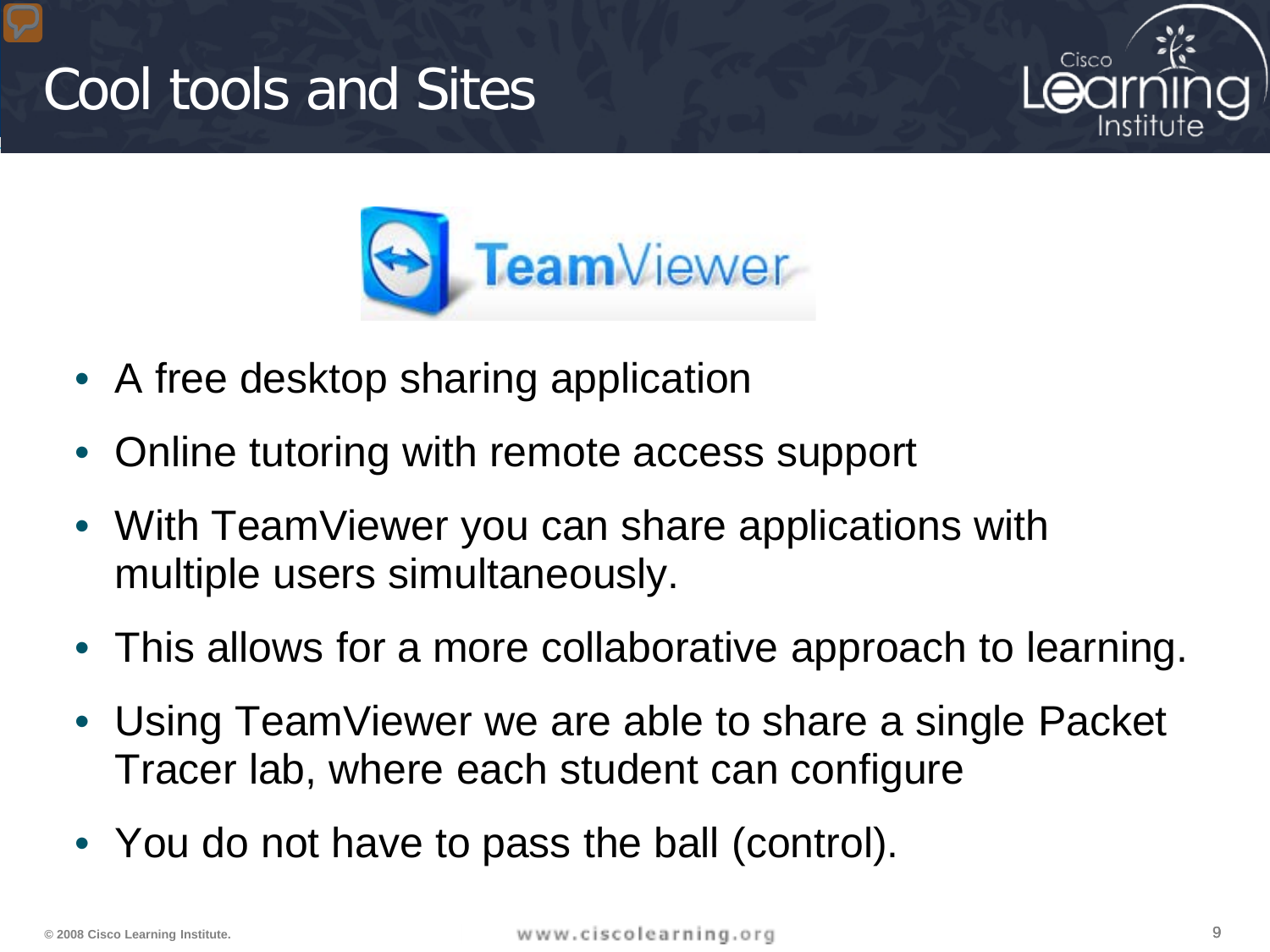



- Used for file sharing
- You can upload documents, pictures, videos, sound, and Packet Tracer activities to your website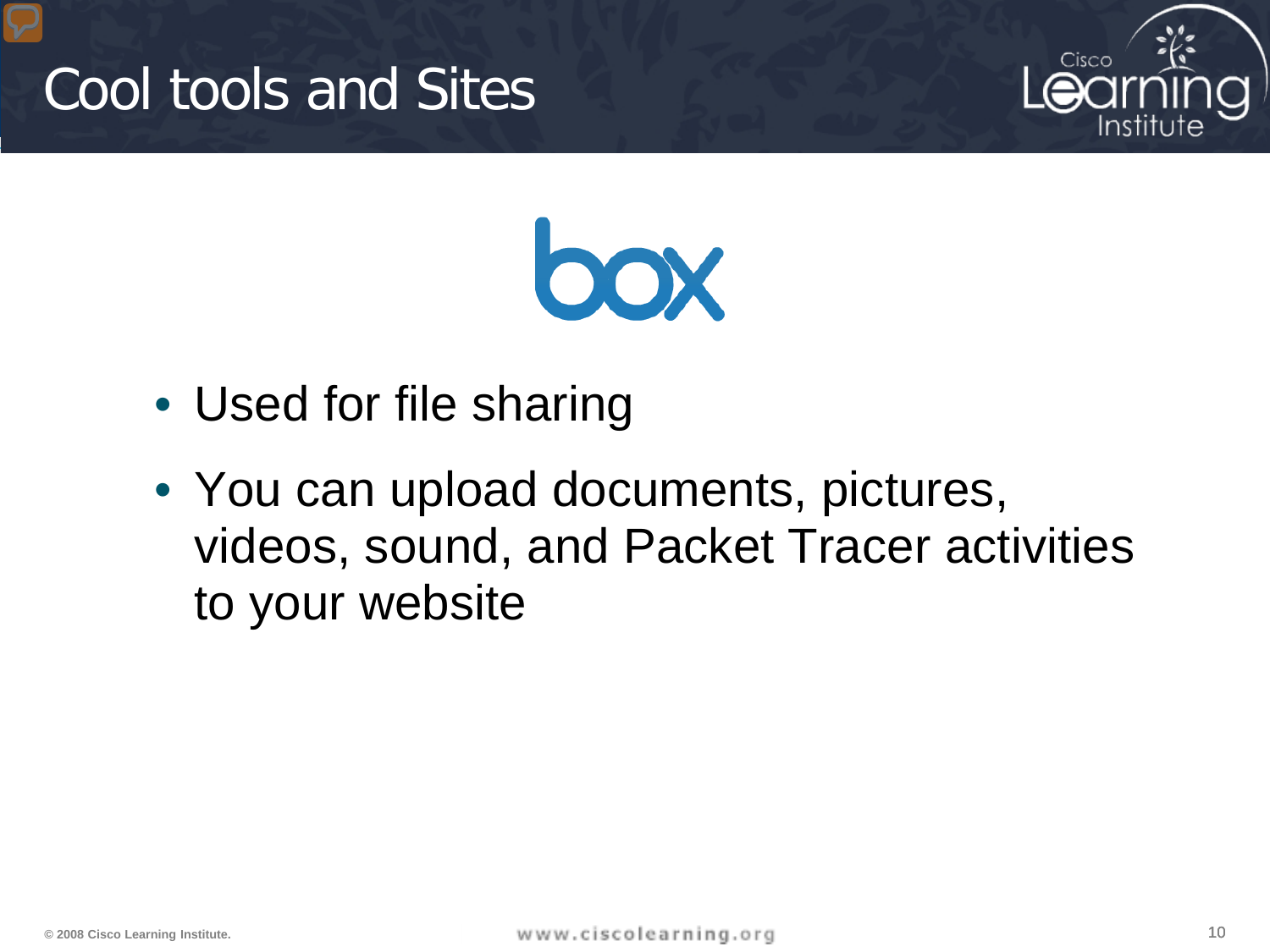



- Photos
- Questions
- Embeddable on website or blog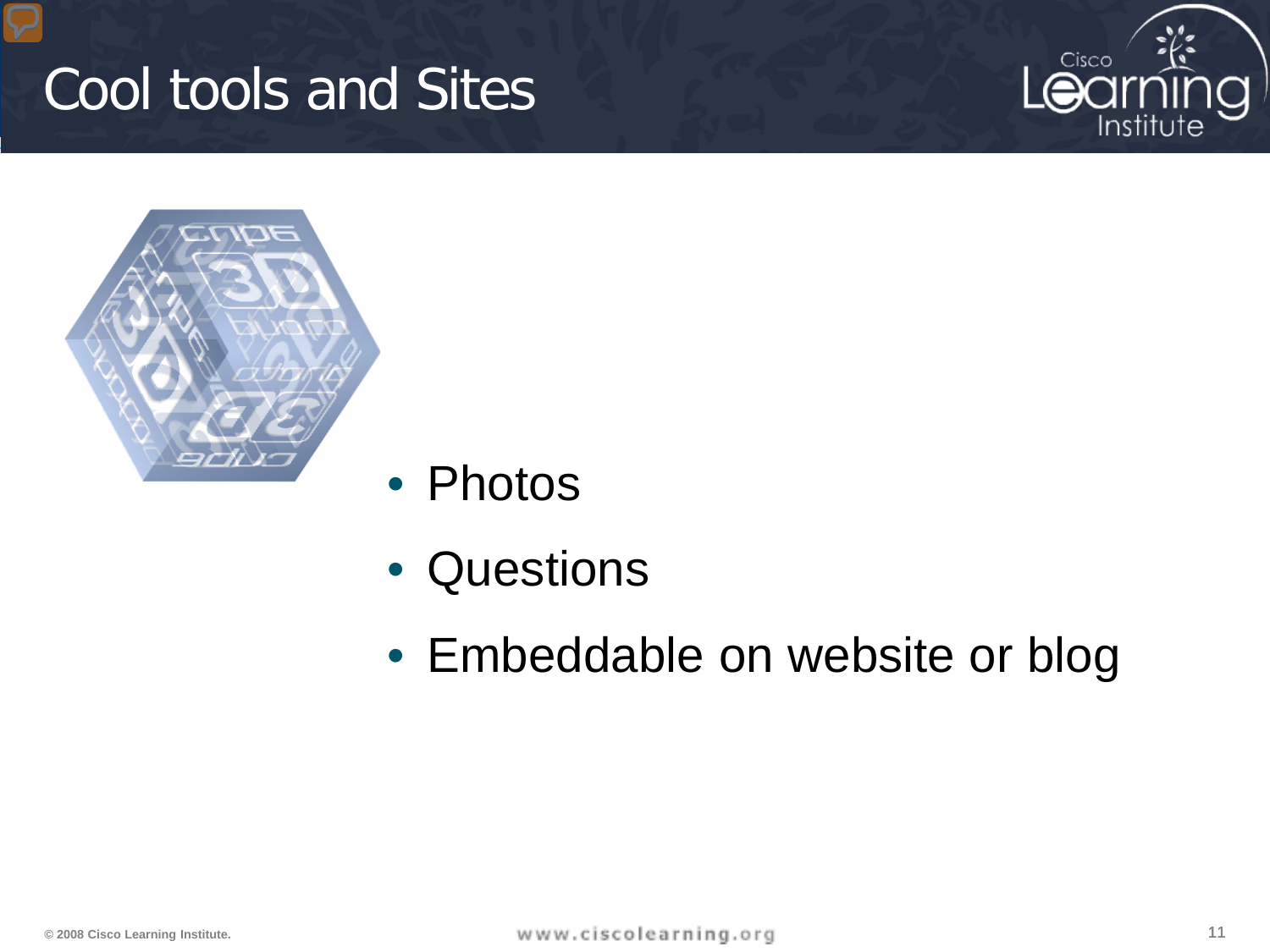



- Flash cards
- Vocabulary
- CCNA Test prep
- Homework questions
- Available online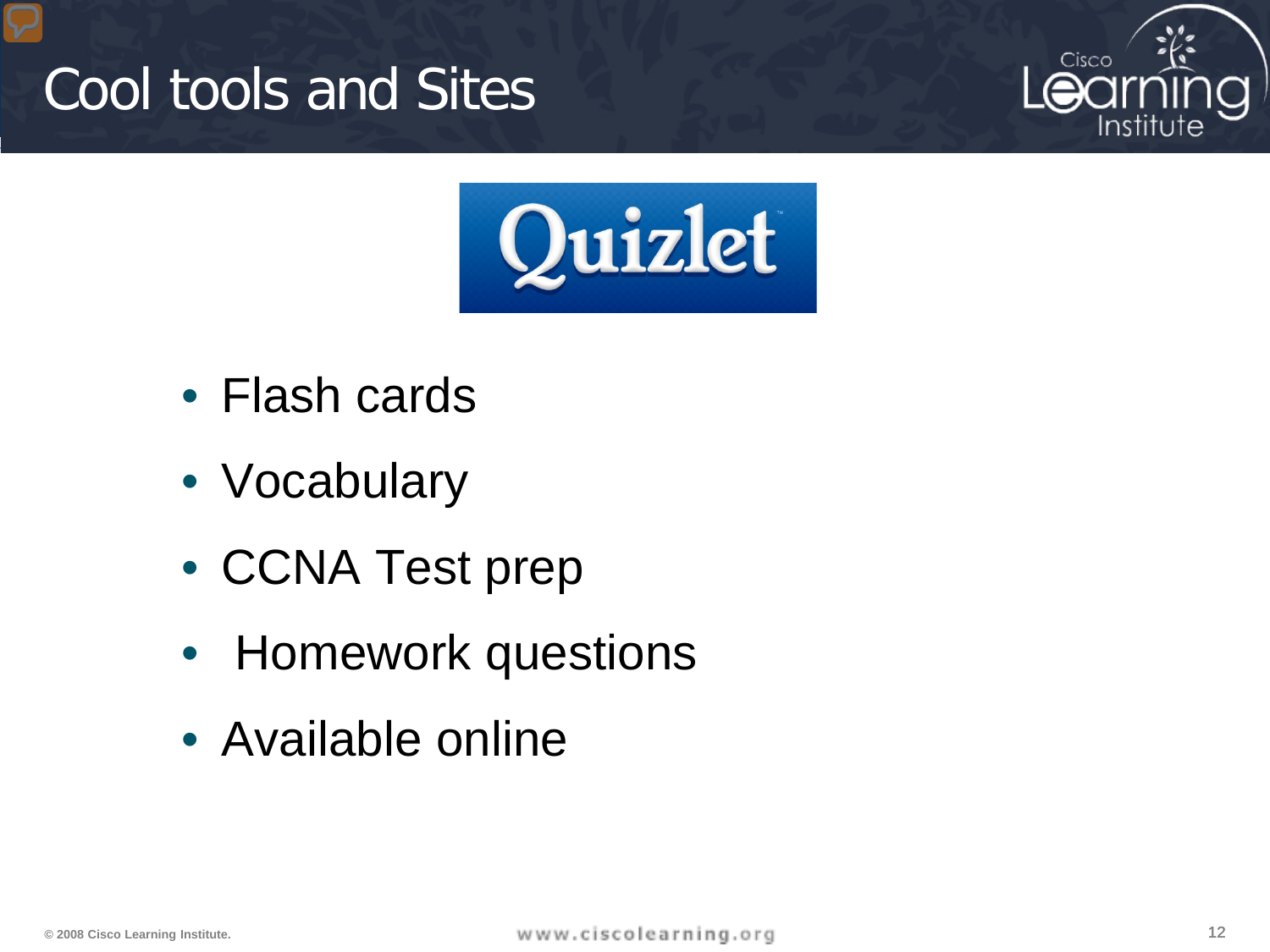



- Created by students
- Creates competition
- Many online templates are available
- Can embed voice, video, and animations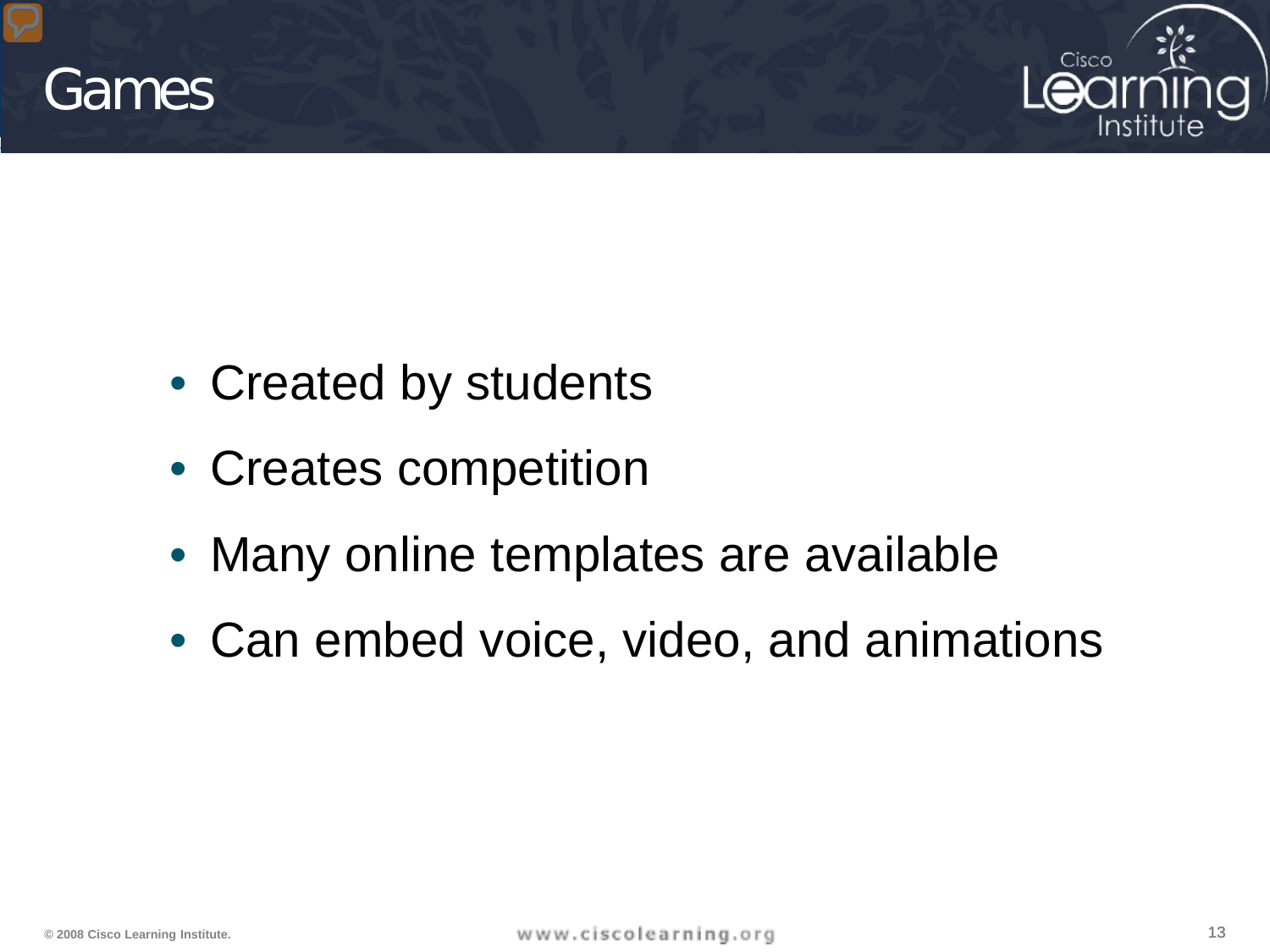



# **Questions ?**